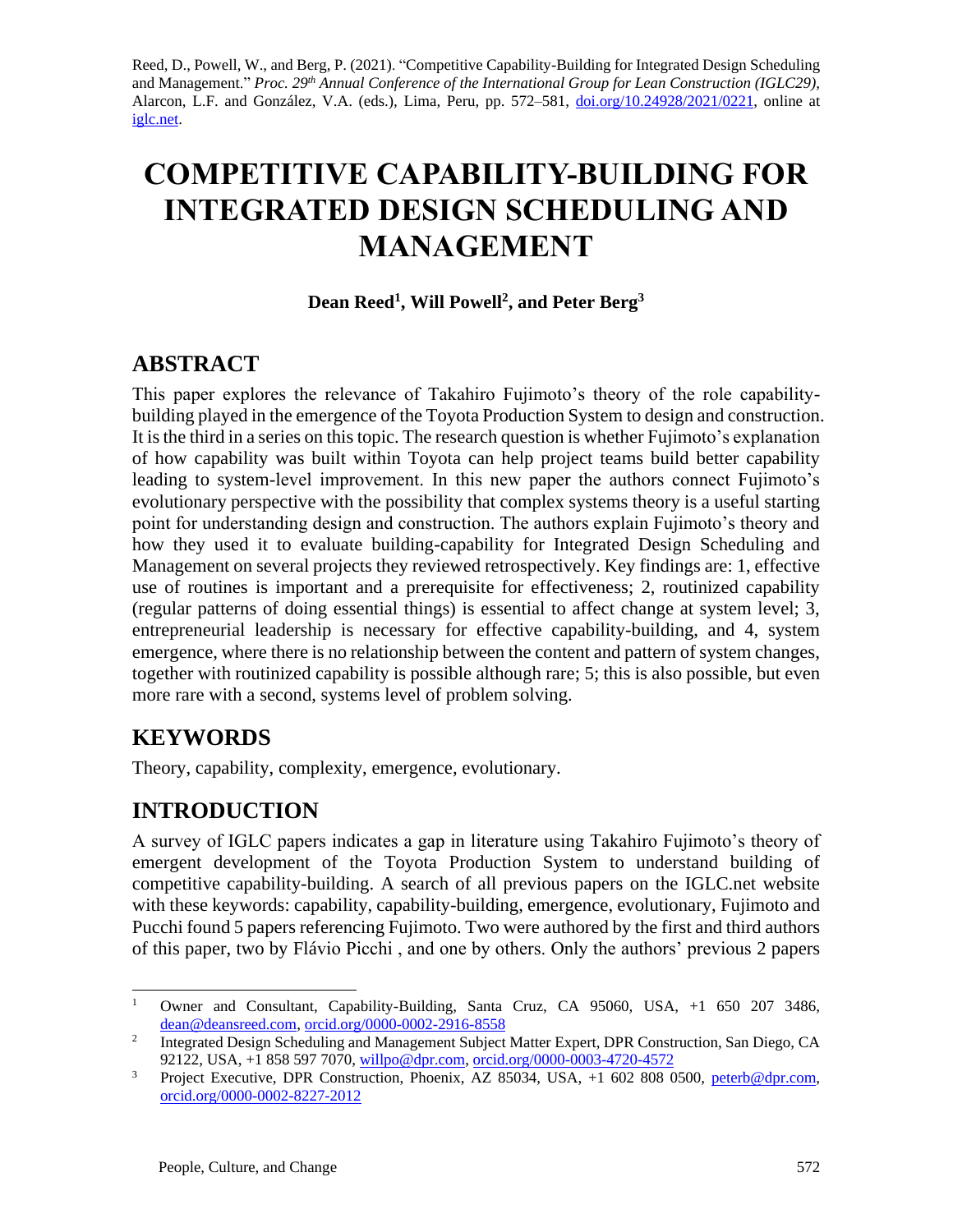used Fujimoto's theory to examine design and construction operations capability-building. The first paper focused on developing capability on 6 different projects to prefabricate exterior wall panels on construction sites and install them (Berg and Reed 2019). The second used Fujimoto's theory to explain capability-building for "Programmatic Spatial Cost Modeling" on a series of 7 building projects (Berg et al 2020). This paper is a retrospective study to understand how competitive capability for Integrated Design Scheduling and Management (IDSM) has been built and extended within projects. As with the 2 previous papers, the limitation of this paper is that it relies on assessments by a single subject matter expert (SME) because none of the capability-building was designed and carried-out with Fujimoto's theory in mind. In this case the research assessments were made retrospectively by the second author, who was the capability SME.

Fujimoto explains the development and functioning of the Toyota Production System (TPS) from an evolutionary perspective (Takahiro Fujimoto 1999), which he does not associate with complex systems theory. The authors do connect the two perspectives. This is because complexity theory sees human actions and behaviors as a response to intersections of factors in dynamic complex systems which are so specific to local conditions that they can never be completely designed or described entirely by humans or even computers. The evolutionary and complex system perspectives are synergistic because they both look up and across organizations rather than down and into them to explain the why and how of innovations and accidents, successes, and failures in project delivery. Neither focuses on the behaviors of exceptional leadership nor the dedication and discipline of individual performers. Systems thinkers argue that behavior and outcomes emerge from local intersections of interests and actions by well-intended people.

The authors agree with Bertelsen that a systems approach will enable better performance outcomes for lean thinkers in the Construction industry (Bertelsen 2003). Sidney Dekker and others who've studied adaptive complex systems offer an alternative to the dominant deterministic worldview that causes can be identified to explain breakdowns. The authors suspect that constructors will appreciate Dekker, a leading safety researcher and thinker, because he uses complex systems theory to explain why well intended efforts focused on controlling behaviors fail to prevent serious accidents, which continue to occur all too often in the Construction industry (Dekker 2011)

#### **THE PROBLEM AND A METHOD TO SOLVE IT**

Toyota and every other automaker develop the products they make. This is often not the case for construction projects. Regardless of whether this work is done inside or outside of building companies, design work must be done well within an allotted time. Safe, high quality and efficient construction depends on the quality and timeliness of the design work product. In the authors' experience, designs are either often completed during construction, and / or the process of design is not adequately aligned with construction and procurement deadlines, leading to knock-on effect delays and the potential for costly rework. That's why the capability to design buildings that meet customer needs and expectations in a way that supports procurement, fabrication and final assembly is a competitive advantage.

Design Structure Matrix (DSM) is an analysis model for identifying information dependency, which Tuholski and Tommelein explained well in a previous IGLC paper (Tuholski and Tommelein 2008). Founders of Adept Management Limited (AML),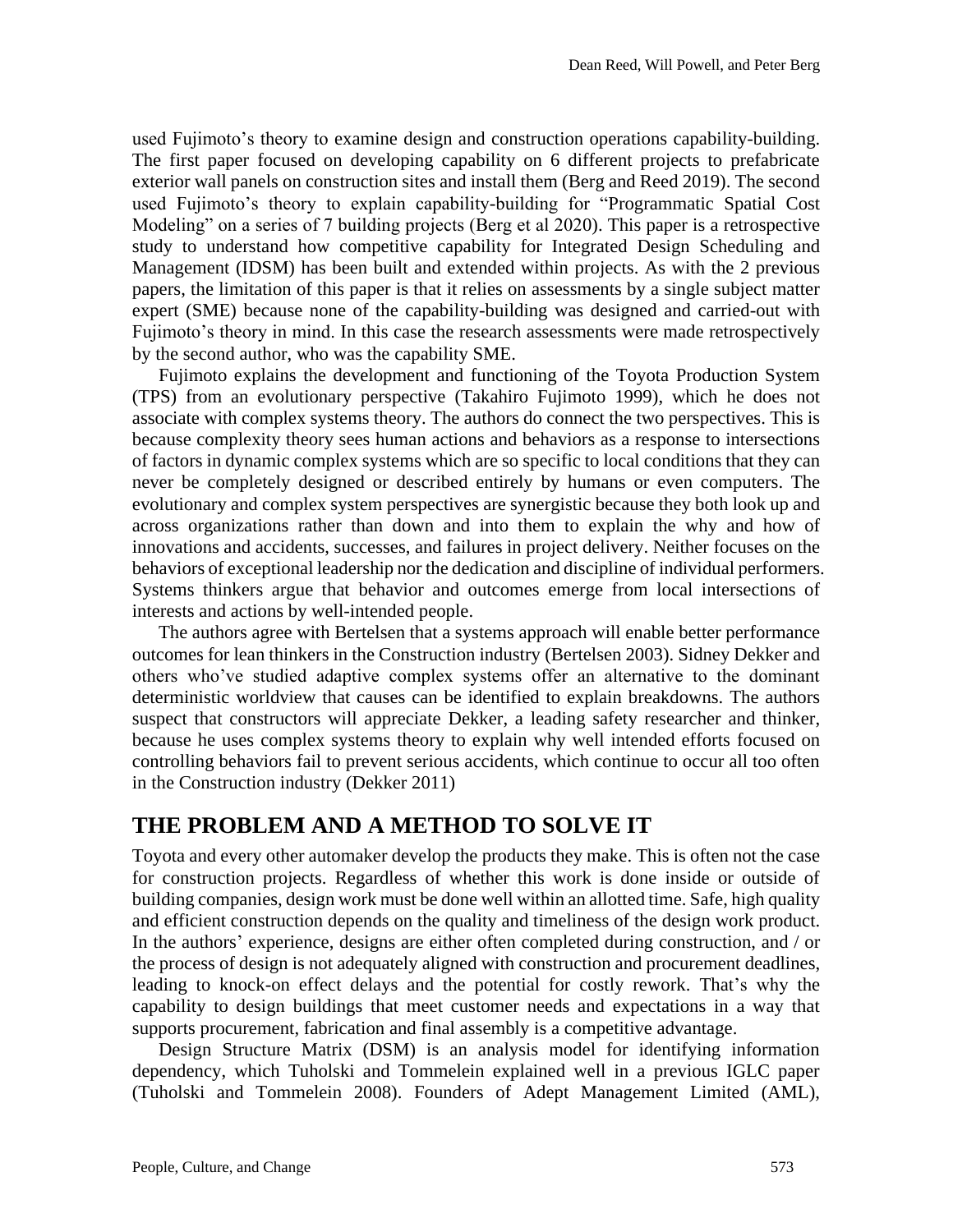participated as industry practitioners in research on its application to AEC in the 1990s, and began consulting with teams to use DSM on large, complex projects in 2001. They applied the Analytical Design Planning Technique (ADePT), which they had helped invent (Austin et al. 2002).

The second author, the expert who worked with every one of the teams on all the projects studied here, spent 18 years as a deployment specialist for AML helping project teams implement a highly structured, repeatable process in which progress towards well defined deliverables could be measured. AML's practice was to bring their SMEs together regularly to report on and discuss their work. He joined a large U.S. based General Contractor (GC) in 2020. In all, he taught the ADePT method and use of the routines identified in this paper to teams on over 40 projects. He selected 11 diverse projects for this study, the earliest beginning in 2010 and the latest ongoing, representing a range of responses to the challenge of scheduling and managing design in an integrated way for this study.

# **THE THEORY OF CAPABILITY-BUILDING COMPETITION**

#### **EVOLUTIONARY PERSPECTIVE**

The Toyota Production System (TPS) is a complex web of capabilities invented and refined to solve specific problems throughout this particular automaker. There was no grand design; TPS evolved over time (Shimokawa and Takahiro Fujimoto 2009). Its logic can only be seen in hindsight looking backward. Ways of functioning and the outcomes they produce, or influence emerge in complex systems that are dynamic by nature. Fujimoto argues that this provides the best framework for explaining Toyota and other Japanese automakers he studied (Fujimoto 1999).

Fujimoto defines organizational capability as the power or ability of an organized group to do something using effective routines. The word "routine" derives from the French word for path and encompasses the concept of patterns. Charles Duhigg explains how capability is built and exercised by people creating and following routines (Duhigg 2012). Capability can be exceptional and episodic or consistent and a matter of course.

Fujimoto closely links capability with problem-solving. Solutions must be made real and tangible, i.e., converted, through capabilities. What he calls "Dual-Layer Problem-Solving" is a capability to combine solutions to solve seemingly unrelated or new problems. This requires leaders with authority to be intentional in doing this work.

#### **INFORMATION AND MANUFACTURING CAPABILITY**

Fujimoto believes that the capability to make things depends on capabilities to create, transform, and transfer information to make products. Toyota has focused on capabilities to make information, material and components flow exactly when they are needed (just-in-time). He argues that the problem-solving cycle of goal setting and problem recognition, searching for feasible alternatives, evaluating alternatives, and selection used in product development is a rich source of information and knowledge. Fujimoto believes that information for making the product connects the routines for product development, suppliers, and fabrication and assembly with the next and ultimate customer. He argues that the flow of information is actually the only way to understand TPS.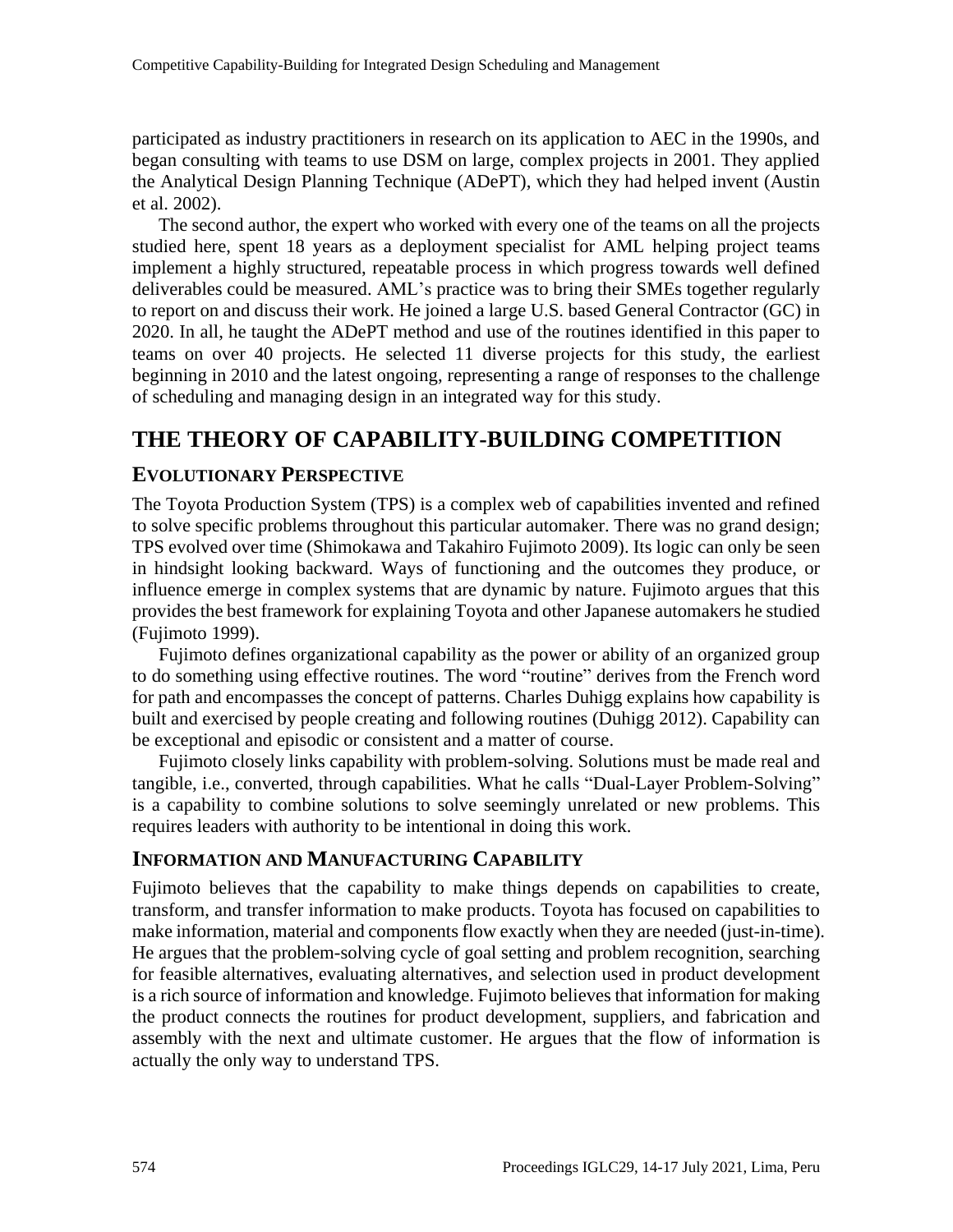Rather than speeding-up individual operations, Toyota follows a dense information strategy in which only the right information is transmitted repeatedly until received at the right time by the right production resources (people and machines). Fujimoto explains that the imperative for eliminating the 7 wastes identified by Taiichi Ohno (Ohno 1988) is that they prevent these resources from receiving the information they need.

#### **MULTIPLE PATHS FOR DEVELOPING SOLUTIONS**

Takahiro Fujimoto identifies 5 paths for generating solutions to problems. Organizational, as opposed to individual, capabilities are a sequence of steps a group routinely follow in a specific way to solve a problem or implement a solution. These are the 5 paths:

- 1 Rational Calculation. For Fujimoto this is the complete problem-solving cycle for product development of goal setting and problem recognition, searching for feasible alternatives, evaluating alternatives and selection. Previously, the authors misinterpreted this as careful planning.
- 2 Environmental Constraints. This is finding and deciding between feasible alternatives constrained by external factors.
- 3 Entrepreneurial Vision. This is pursuing solutions advocated by leaders. While these leaders are often in positions of formal authority, they need not be.
- 4 Knowledge Transfer. This means following the advice of experts from outside the project. Often these experts are professional trainers and coaches.
- 5 Random Trails. This is trying different solutions advocated by leaders.

These paths are not mutually exclusive; one or more can influence problem-solving work.

#### **THREE LEVELS OF MANUFACTURING CAPABILITY**

As noted in *This Is Lean* (Modig and Åhlström 2012) and by Flávio Pucchi (2001), Fujimoto identifies 3 levels of manufacturing, as follows.

- Routinized Production Capability. The basic nature of routinized production capability is static and regular; variability is low. Its influence is competitive performance in a stable environment where necessary prerequisites flow and the product can be made predictably. Its primary characteristics are a firm or projectspecific pattern of steady-state and efficient transfer of accurate information.
- Routinized Learning Capability. The basic nature of routinized learning is dynamic and routine so that people have regular ways for dealing with variability. Its influence is changes or recoveries of competitive performance in a dynamic environment. Its primary characteristics are a firm or project-specific ability of handling repetitive problem-solving cycles or an expected pattern of system changes.
- Evolutionary Learning Capability. The basic nature of evolutionary learning is dynamic and not regular. Its influence is changes in patterns of routines that contribute to capability. Its primary characteristic is a firm or project-specific ability of handling system emergence, i.e., dealing with non-routine patterns of system changes to form new routine capabilities (Takahiro Fujimoto 1999).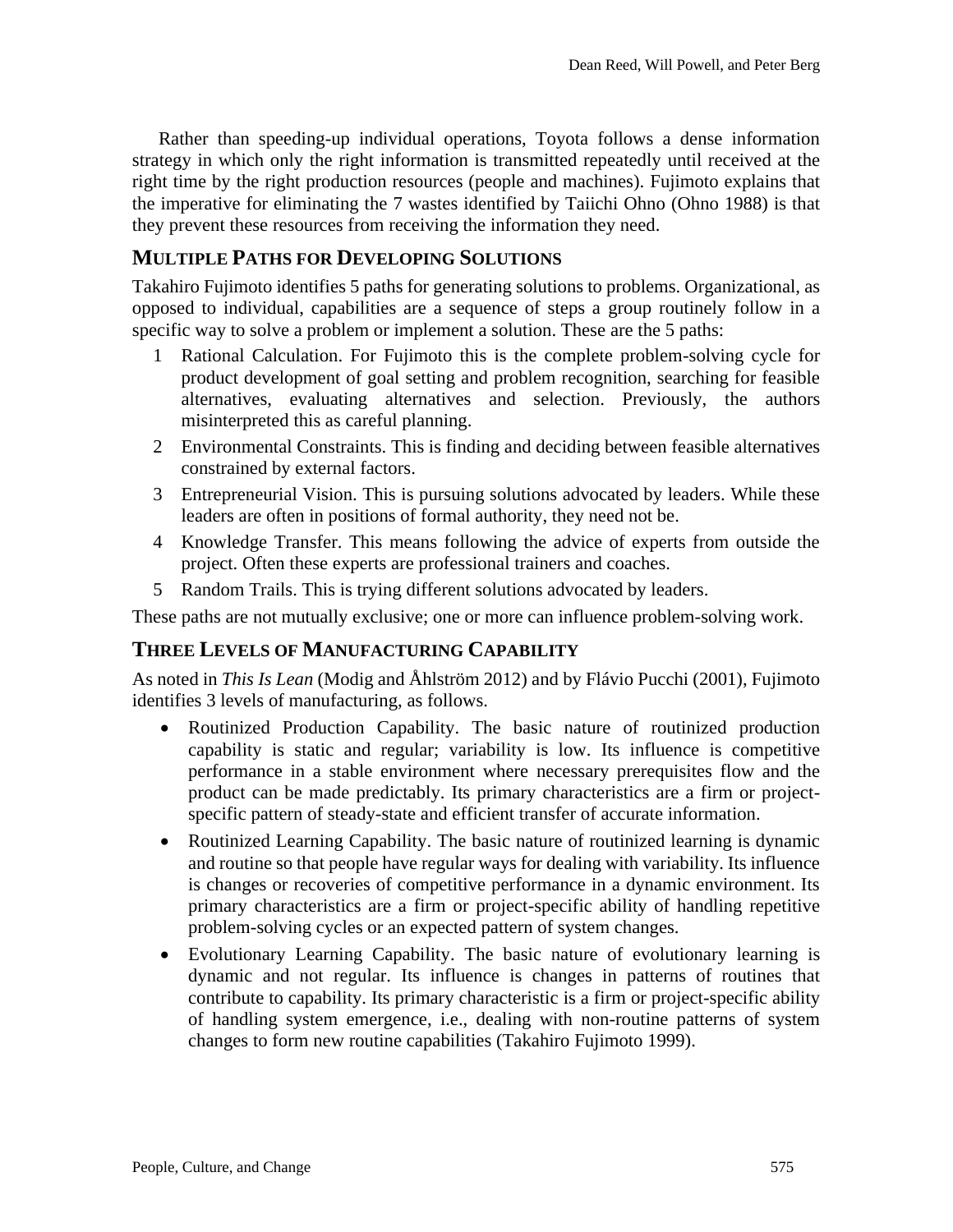### **MULTI-PATH SYSTEM EMERGENCE**

Fujimoto asserts that 2 conditions must be present for the 5 paths for developing solutions to influence changes in systems, which he calls "Multi-Path System Emergence."

- There are a variety of patterns in changes to the larger system, in this case project design and engineering. This is indicated by consistent changes in the arrangement and timing of the functioning of the system.
- There is no relation between the pattern of changes and content, meaning the changes aren't limited to certain ways of working or work products in the larger system.

#### **EVOLUTIONARY LEARNING CAPABILITY**

Fujimoto defines a third condition, which is firm specific patterns of routine capabilities for production and learning. This is when capabilities become consistent, i.e., people are regularly following the routines. This combined with Multi-Path System Emergence indicate evolutionary learning capability. This is the capability to build new capability, which Fujimoto points to as the key to Toyota's success.

#### **DUAL-LAYER / LEVEL PROBLEM SOLVING**

Fujimoto argues that a two-level capability for problem-solving emerged within Toyota and that this enabled leaders to continually improve competitiveness throughout the organization. He attributes this to 3 factors, which are preconditions, lower-level paths for solution generation, and higher-level conversion of solutions to competitive capabilities. Preconditions are historical imperatives, visions and strategies and evolutionary capabilities. Lower-level paths are the 5 leading to solutions and system changes. The higher-level is problem-solving for competitive capabilities, which is the essence of deep competition in the auto industry. This involves problem recognition, modification of solutions for competitiveness and selection of partial solutions for the problem. Fujimoto asserts that this leads to retention of solutions and renewed capabilities (Takahiro Fujimoto 1999). Intentional selection and modification of capabilities to produce new ones to solve other problems indicates dual-layer problem-solving for projects with multi-path system emergence and evolutionary learning capability.

# **CASE STUDY ANALYSIS**

#### **DATA COLLECTION & EVALUATION**

All data was provided by the second author, who served as the subject matter expert (SME)

#### **Competitiveness**

First, the expert identified 4 criteria for competitive success, each worth 25%, were as follows:

- No unplanned negative iteration in the design process
- All team members are working on same thing at the same time / coordination amongst the disciplines
- Delivering design packages reliably: on time and meeting agreed quality criteria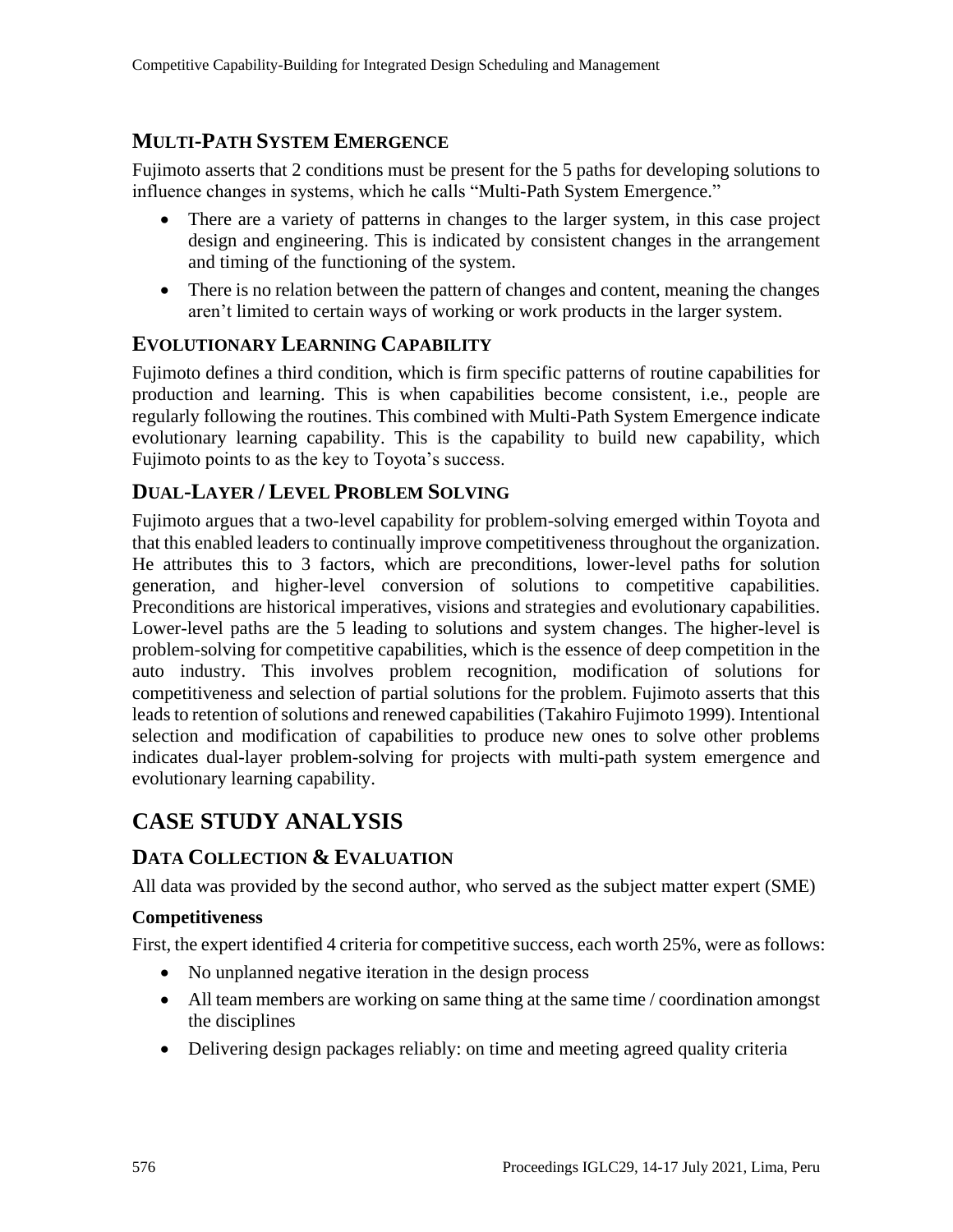• Team participation: everyone together and on the same page; and committed to follow the process for design scheduling and management

Second, the expert chose 11 projects with diverse scopes to study, as follows:

- New Commercial
- New Hotel / Residential
- New Higher Education Research Lab
- New Corporate Campus
- New Higher Education Research & Simulation Labs / Conference Center / Classrooms
- New Airport Terminal
- New Hotel & Entertainment
- New K-12 School
- New Airport Inter-Terminal Transportation
- New Hospital
- New Biotechnology Research Lab

Third, the expert described the routines required for competitive organizational capability, listed in Table 1. Fourth, the expert scored the effective use of each routine for every project using a 0 to 5 scale. It is important to note that while many of the routines are specific to the construction of an integrated design schedule, several go beyond into the ongoing management and leadership required in a continually evolving process. Fifth, the expert rated the capability's contribution to success for each criteria using a 0 to 5 scale.

#### **Multi-Path Development and System Emergence**

Next, the expert answered true / false for whether each of the 5 solution paths contributed to the capability as a whole for each project, which was totaled. The next question was also true / false for whether the expert noticed changes within the larger design and engineering system. If false, meaning no changes, there was no possibility and need to investigate multi-path system emergence, evolutionary learning, and dual-layer problem-solving. That was the case with 8 out of the 11 projects. The next questions were also true / false. The first question was whether the expert saw a variety of patterns (sequence and arrangement) in system changes. The second question was whether the expert saw a clear relationship between the pattern and content of system changes. Multi-path system emergence occurred on only 2 projects precisely because there was no discernible relationship between the pattern and content of system changes, meaning they weren't anticipated or planned. Because both of these projects had routinized capability for design scheduling and management along with multi-path system emergence, they also manifested evolutionary learning capability.

#### **Dual-Layer Problem-Solving**

The last question for the expert, true / false, was whether there was intentional selection and modification of capability solutions to create new capability to solve other problems on the 2 projects that displayed evolutionary learning capability. Only one exhibited this.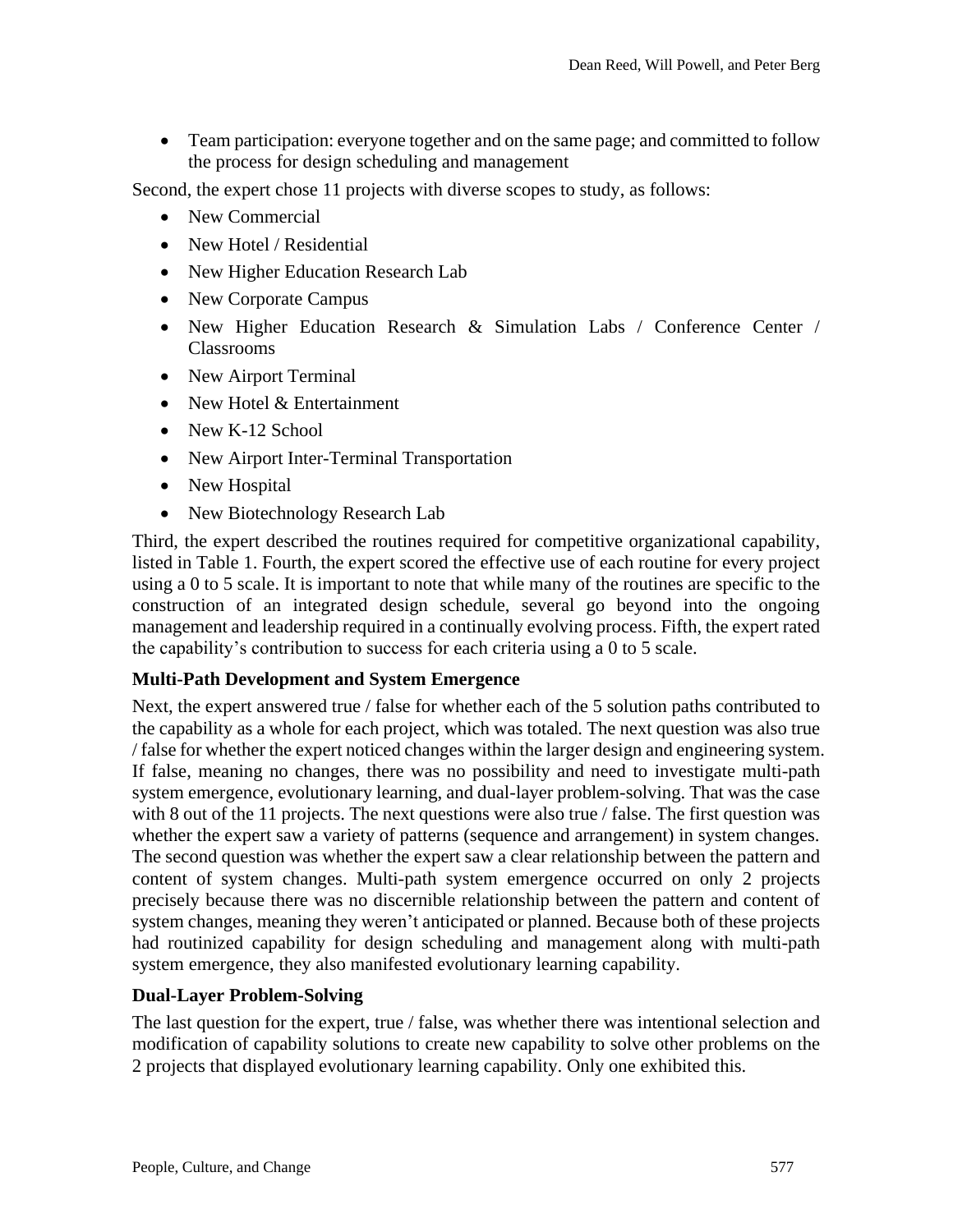## **FINDINGS**

Table 1 shows the data that supports the findings listed below it.

| Table 1: Competitiveness, Multi-Path System Emergence & Evolutionary Learning |  |  |
|-------------------------------------------------------------------------------|--|--|
|                                                                               |  |  |

| ID             | <b>Routines Effective Use % by</b><br>Project                                                                                        | 1   | $\mathbf{2}$ | 3              | 4              | 5              | 6              | $\overline{7}$ | 8              | 9              | 10             | 11             |
|----------------|--------------------------------------------------------------------------------------------------------------------------------------|-----|--------------|----------------|----------------|----------------|----------------|----------------|----------------|----------------|----------------|----------------|
| $\mathbf{1}$   | Continuous advocacy and<br>engagement by leaders                                                                                     | 3   | 3            | 5              | $\overline{2}$ | 3              | 5              | 1              | $\overline{2}$ | 1              | 5              | 0              |
| $\overline{c}$ | Team understanding and<br>commitment to the process                                                                                  | 3   | 4            | $\overline{4}$ | 5              | $\overline{2}$ | 5              | 1              | $\overline{2}$ | 1              | 4              | 0              |
| 3              | Tasks defined by design team                                                                                                         | 4   | 4            | 4              | $\overline{2}$ | 3              | $\overline{4}$ | 3              | $\overline{2}$ | 3              | 5              | 3              |
| 4              | Durations applied to tasks by<br>design team                                                                                         | 3   | 3            | $\overline{4}$ | $\overline{2}$ | $\overline{2}$ | 4              | 1              | $\overline{2}$ | $\overline{c}$ | 5              | 3              |
| 5              | Logic applied to tasks by the<br>design team                                                                                         | 3   | 3            | 3              | $\overline{2}$ | 1              | 4              | $\mathbf 0$    | 1              | 1              | 4              | 3              |
| 6              | Milestones or constraints<br>(Defined Information<br>Requirements) identified and<br>applied to talks by GC and<br>trade contractors | 4   | 4            | 3              | $\overline{2}$ | $\overline{2}$ | 3              | $\overline{2}$ | $\overline{2}$ | $\overline{2}$ | $\overline{2}$ | $\overline{2}$ |
| $\overline{7}$ | Iterative loops identified,<br>analyzed and broken-down if<br>necessary                                                              | 4   | 4            | 5              | $\overline{2}$ | 3              | 5              | $\mathbf{1}$   | 3              | 1              | 3              | $\overline{2}$ |
| 8              | Schedule aligned with<br>milestone / constraints                                                                                     | 5   | 5            | 5              | $\mathbf 0$    | 5              | 5              | 5              | 5              | 5              | 5              | 5              |
| 9              | Continuous process<br>improvement PDCA cycle to<br>identify, root-cause and remove<br>constraints                                    | 4   | 4            | 5              | $\mathbf 0$    | $\overline{2}$ | 5              | $\mathbf{1}$   | $\overline{2}$ | $\overline{2}$ | $\overline{2}$ | 0              |
|                | <b>Effective Use Percentage</b>                                                                                                      | 73  | 76           | 84             | 38             | 51             | 89             | 33             | 47             | 40             | 78             | 40             |
|                | Routinized Capability Achieved                                                                                                       | No  | No           | Yes            | No             | No             | Yes            | No             | No             | No             | No             | No             |
|                | Competitiveness / Improvement<br>Percentage                                                                                          | 75  | 80           | 95             | 40             | 45             | 90             | 30             | 60             | 35             | 90             | 20             |
|                | <b>Entrepreneurial Vision Path</b>                                                                                                   | No  | Yes          | Yes            | No             | <b>No</b>      | Yes            | <b>No</b>      | Yes            | <b>No</b>      | Yes            | No             |
|                | Rational Calculation Path (Generic<br>Product Development Problem-<br>Solving)                                                       | Yes | Yes          | Yes            | Yes            | No             | Yes            | No             | Yes            | No             | Yes            | No             |
|                | Design & Engineering System<br>Changes                                                                                               | No  | No           | Yes            | No             | No             | Yes            | No             | No             | No             | Yes            | No             |
|                | Mult-Path System Emergence                                                                                                           | No  | No           | Yes            | No             | No             | Yes            | No             | No             | No             | No             | No             |
|                | <b>Evolutionary Learning Capability</b>                                                                                              | No  | No           | Yes            | No             | No             | Yes            | No             | No             | No             | No             | No             |
|                | Dual-Layer Problem-Solving                                                                                                           | No  | No           | Yes            | No             | No             | No             | No             | No             | No             | No             | No             |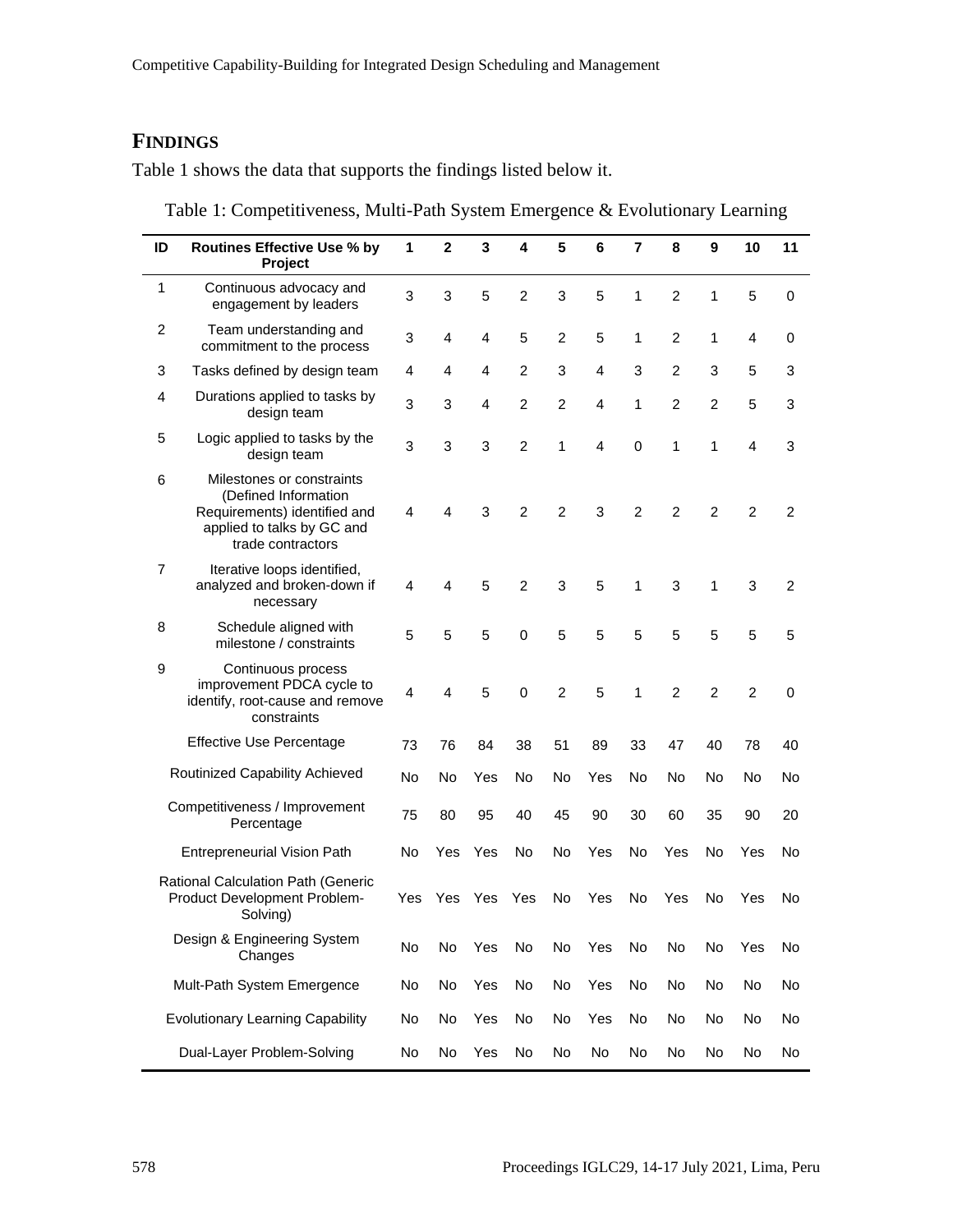- Effective Use of Routines. The 5 projects with the highest percentage of effective use routines achieved the greatest improvement in competitiveness.
- Routinized Capability. Only 2 of the 11 projects met or exceeded 80% effective use for the 9 routines, achieving routinized capability.
- Multi-Path Development: Knowledge Transfer contributed to capability on all projects. The 5 projects with no Rational Calculation had the lowest effective use scores, and the 5 with Entrepreneurial Vision had the highest effective use scores.
- Key Routines for Success / Competitiveness. These 2 projects had the highest scores for both of the first 2 routines (Driving Leadership and Team Buy-in to the Process).
- Competitiveness. These 2 projects were also the ones that had over 80% improvement in competitiveness measured against the 4 success criteria.
- Percentage of Routines Used. The 5 projects having the highest percentage of routines effectively used achieved the highest competitiveness. They also scored higher for effective use of the first 2 routines.
- System Changes. The Integrated Design Scheduling and Management capability in the 2 projects with routinized capability and another that came close led to changes in the larger design and engineering system.
- Multi-Path System Emergence. Only 2 of the projects with system changes did not show a clear relationship between the pattern and content of system change, which characterizes multi-path system emergence.
- Evolutionary Learning Capability. Because Integrated Design Scheduling and Management was routinized, it could be said that these 2 project team displayed evolutionary learning capability.
- Dual-Layer Problem-Solving. This was not visible to the SME on either of the 2 projects which reached that level. However, the third author, who was responsible for outcomes and provided entrepreneurial vision for project 3, did see this and, in fact, consciously leveraged Integrated Design Scheduling and Management capability to create new capabilities. This may also have occurred on the other project. By the time the construction documents are completed, the SME is working with the team remotely and has little or no visibility into how the team has leveraged their new capability. In this study the SME could only report that he could not see dual-layer problem-solving. This question should be put to top-level project leaders. Unfortunately, those people were not available for the other qualifying project.

# **CONCLUSION**

#### **NEW INSIGHTS**

The authors now believe that stopping to identify constituent routines is necessary for understanding capability, regardless of whether it's individual or organizational. Fujimoto is right in directing attention there. Getting people to agree to work in a sequence of steps in a regular manner and actually doing that are two different things. So, asking an expert in the particular capability whether agreement has led to effective action is essential. Knowing what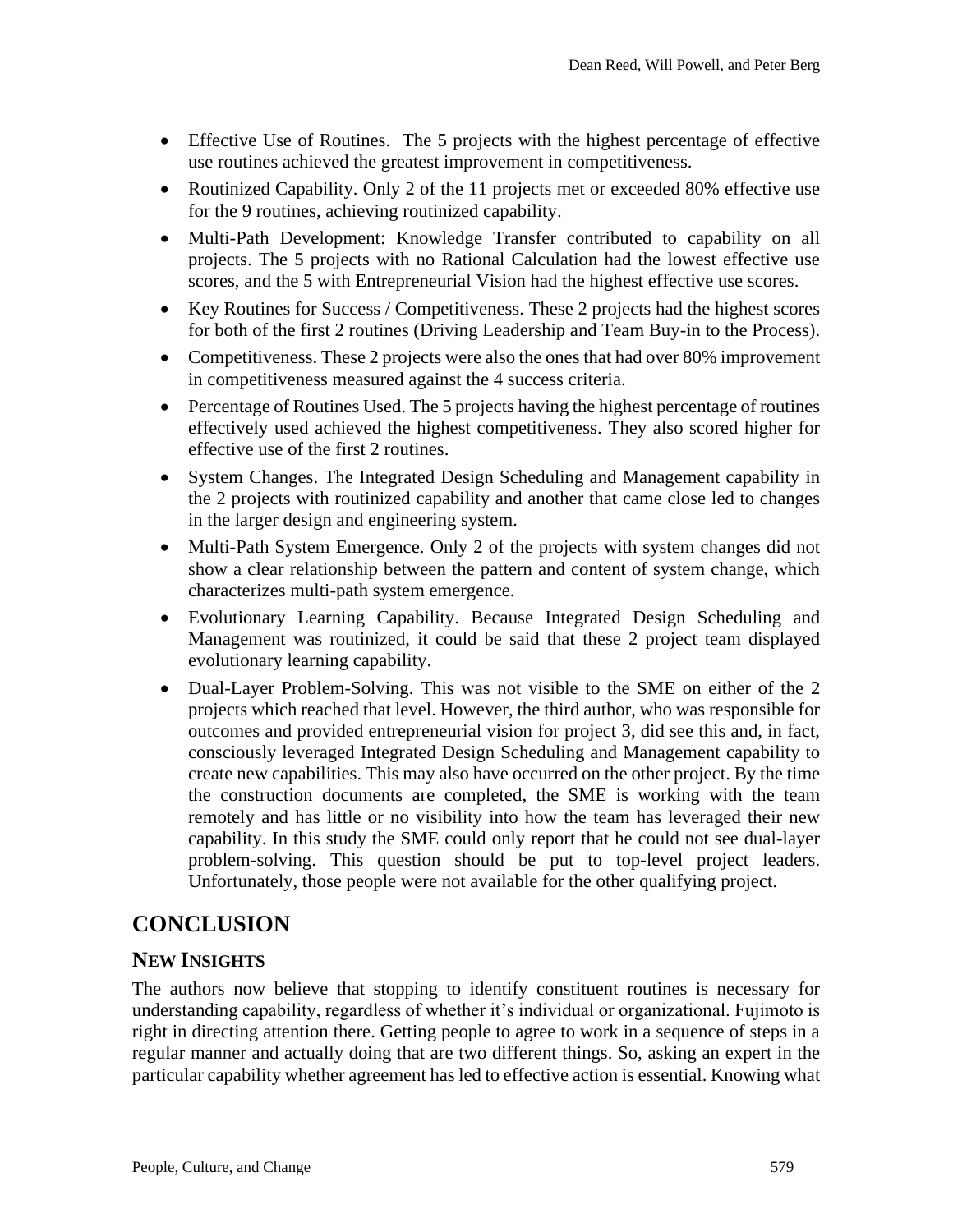success means is also essential. That begs the question of how often people are carrying out tasks without a clear idea of what the outcome should be. These are just the beginning of understanding how to create organizational capability that improves system performance relative to competitors.

Investigating system emergence using Fujimoto's framework provides the opportunity for much deeper understanding of how people do their work and create capability. Without it, the authors would have focused on tasks executed and behaviors manifested, and attributed success or failure to how individual attitudes and abilities influenced their willingness to learn and implement something new. Nor would the authors have thought about competitive success, nor paid much attention to routines, much less their effective use. It's also likely that there would have been no insights into why or how some project teams succeeded in scheduling and managing design while others did not.

#### **INTUITIONS AND QUESTIONS**

Entrepreneurial Vision (EV) is as important for Integrated Design Scheduling and Management, as it proved to be for Programmatic Spatial Cost Modeling (Berg et al 2020). While the importance of leadership is widely recognized in the Construction industry, it's not generally associated with building capability, which is seen as a matter of training. This begs the question of how it can be included in projects. Bill Seed has described a new integrated project leader that, in our opinion, could drive the development of capabilities (Seed 2014).

Toyota created a new position, the Chief Engineer (Sobek et al. 1998), to drive problemsolving in product development. It seems that a such a person with visibility across so much of this work could promote evolutionary learning and the intentional development of new capabilities during the design of construction projects. Is this required in lieu of or in addition to Seed's new integrated project leader?

Integrated Project Delivery agreements specify the formation of a Project Management Team (PMT) to steer project management (Allison et al. 2018). Ideally, this small team of leaders would include people who individually or in aggregate can assume the responsibilities Seed described. Should this team include or function as the Chief Engineer? Or should they be capable as individuals of leading capability-building to the level of evolutionary learning and dual-layer problem-solving?

#### **FURTHER STUDIES**

The authors' hope for the opportunity to do action research where project leaders and the team or people tasked with executing one or more capabilities can design their work based on the insights gained from this and the two previous studies. The aim would be for those doing this work to evaluate competitiveness and impact on whatever the larger system is during execution. This research will be necessary to understand the limits of competitive capability building for: temporary project organizations versus ones like Toyota organized for continuous production; separate and often fragmented design and construction versus integrated product development; long-term investment timeframes versus short-term; continuous improvement versus quick fixes organizational culture; and stable vs highly variable production.